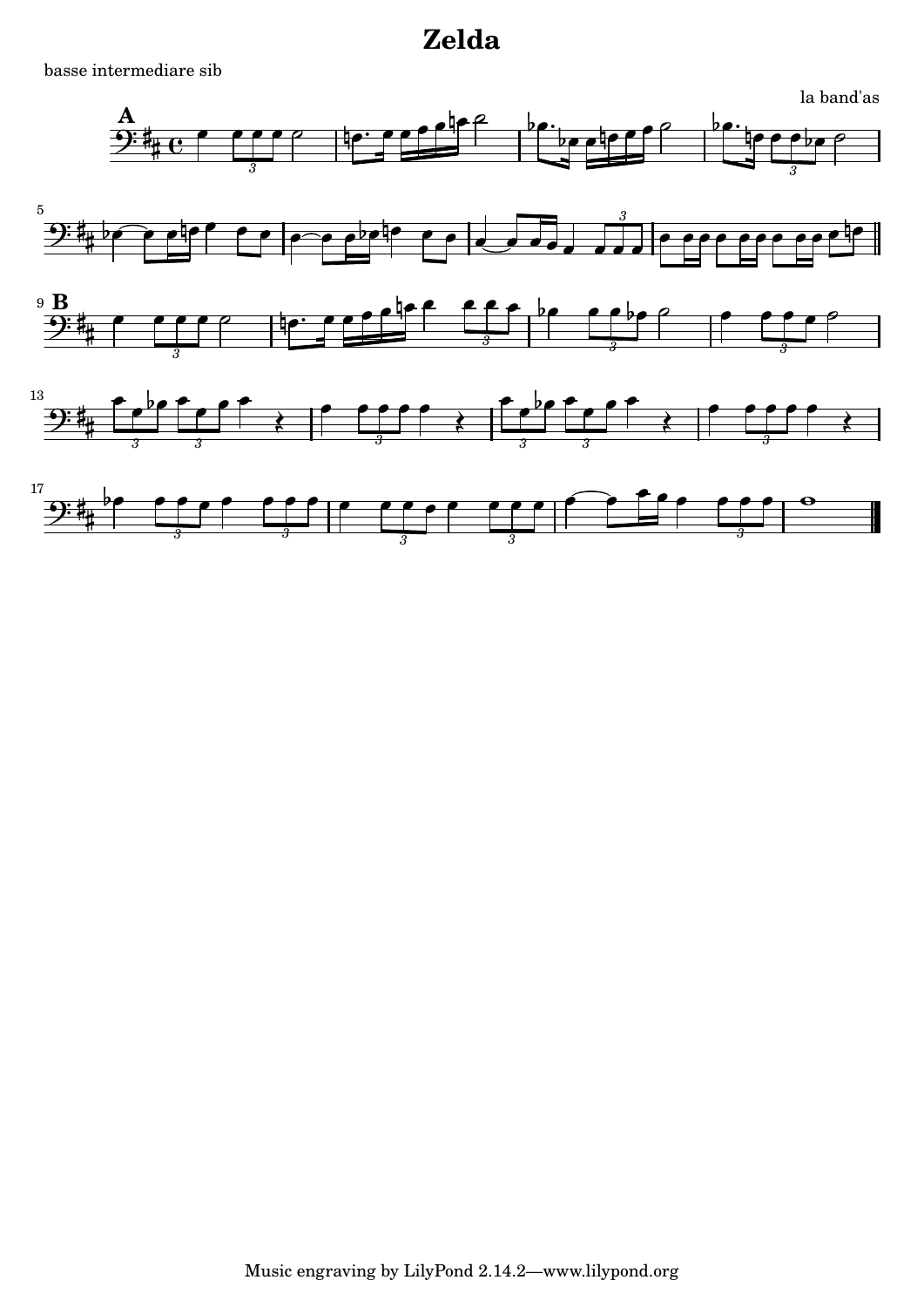trombone ut

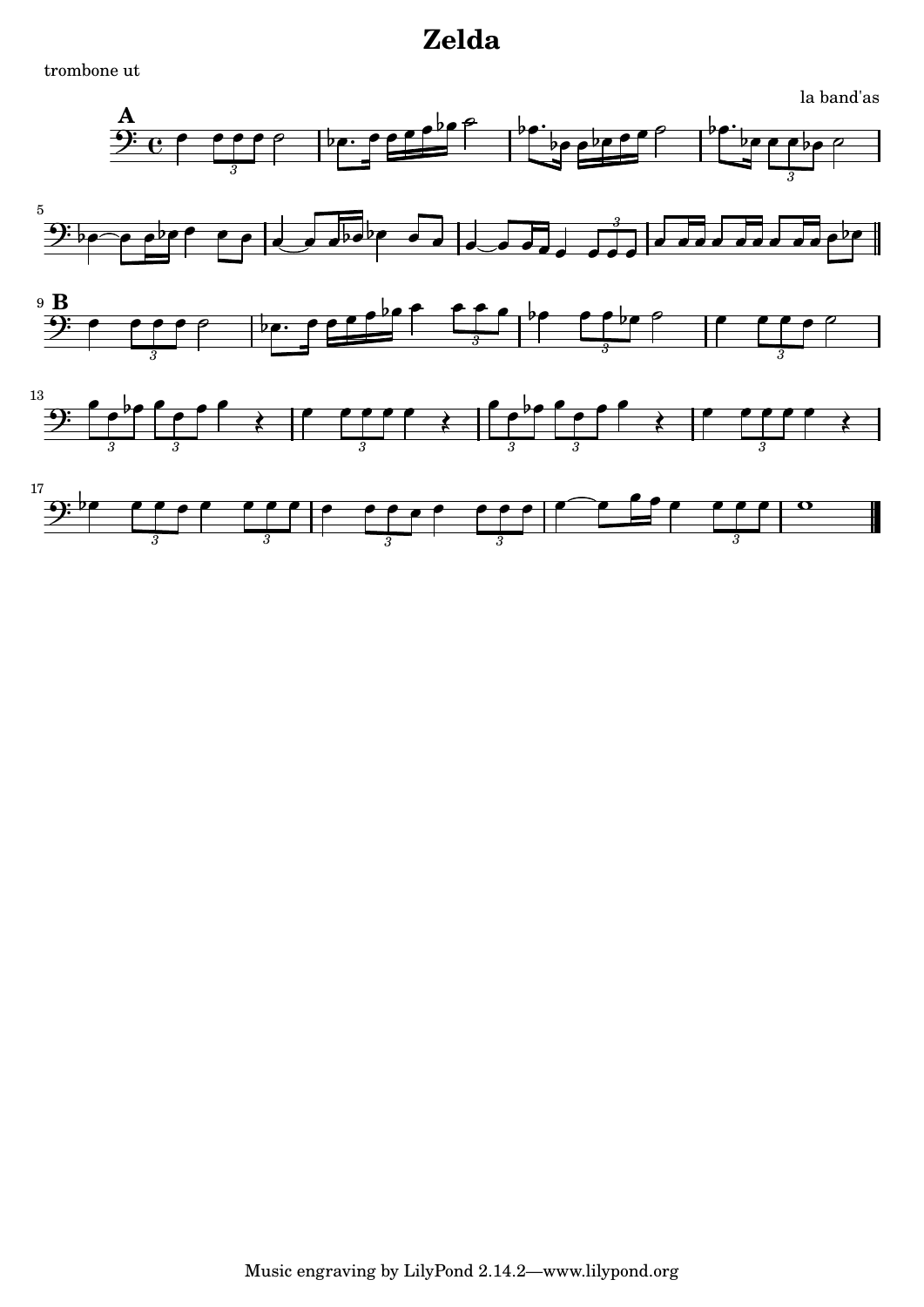basse sib

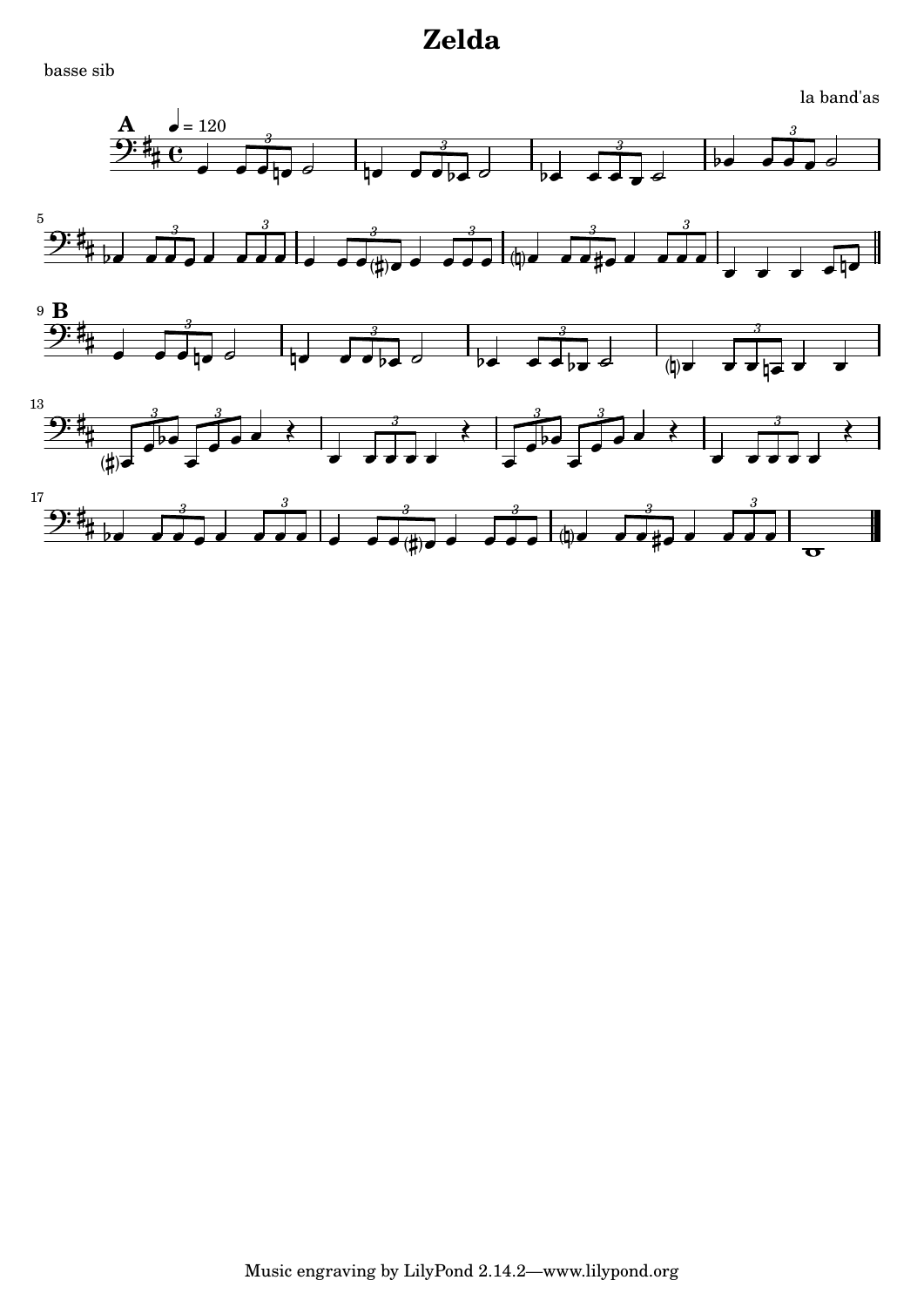sax bar mib

la band'as



Music engraving by LilyPond 2.14.2-www.lilypond.org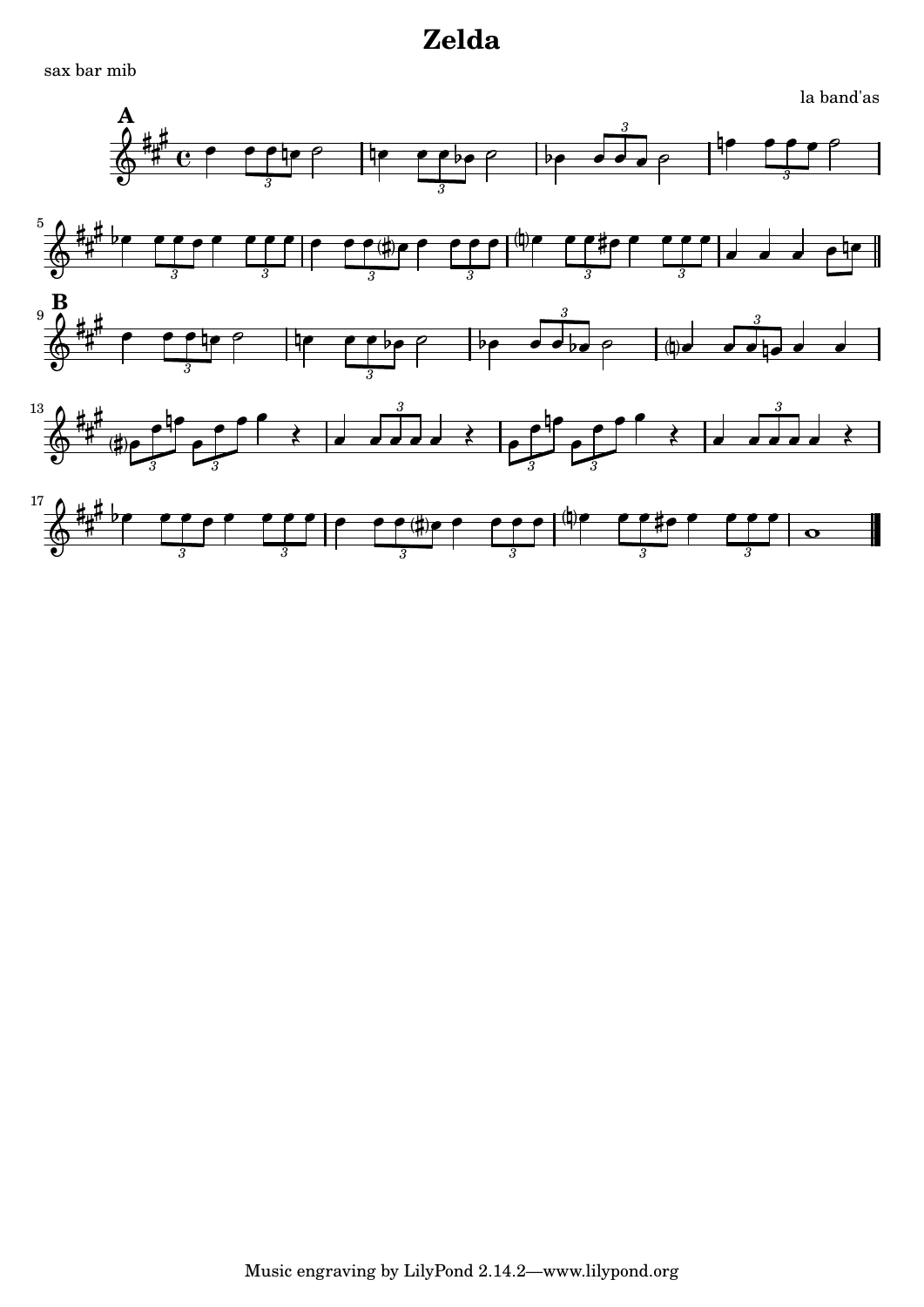sax alto mib

la band'as